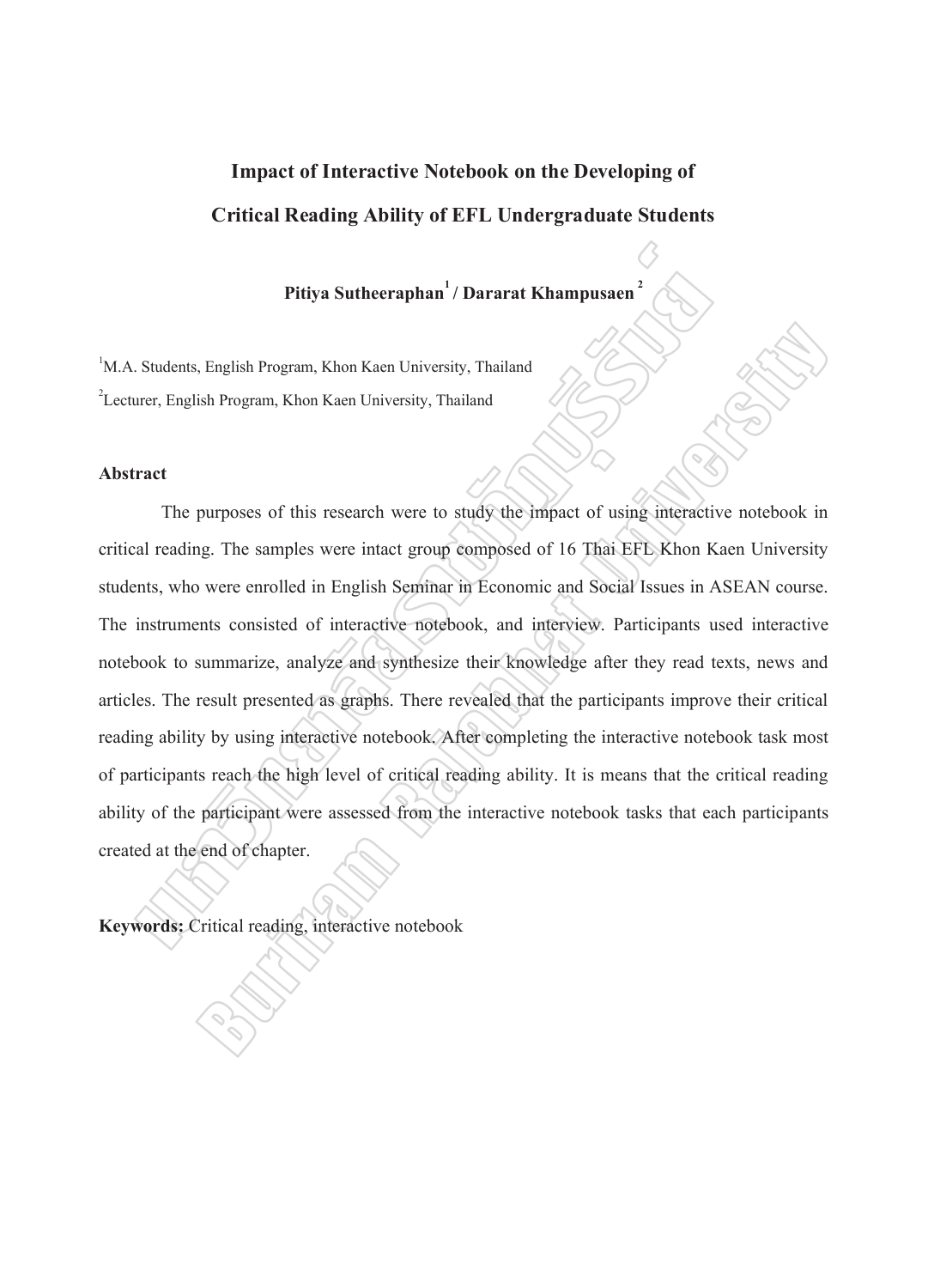### **Introduction**

In 21st century learning, issues concerning critical thinking ability have been identified as a deep-rooted problem in the Thai education system. The four basic skills used in the classroom to achieve proficiency for well-rounded language learners are listening, speaking, reading, and writing. Reading is a required skill to obtain information from composed writings in English. In EFL, critical reading is extremely important; however, Thai students rarely engage in this classroom activity. Many literacy researchers highlight the importance of critical literacy development for college adolescent readers to maximize and enhance academic success and prepare them for their future undertakings at the workplace (Conley & Wise 2011; Ippolito, Steele & Samson 2008).

In the Thai EFL context, reading skills are an essential ability for all educational levels. In fact, critical reading abilities are as important but with less interest by several educators. According to several studies, however limitation of the English reading ability is found a factor obstructs several EFL learners to improve their English proficiency. In the Thai EFL context, not only reading abilities found a serious problem, many students are not independent thinkers and could not appropriately synthesize the information they have read in English. Being influenced by Thai culture where the classes are typically monitored by teachers, students are found equipped with limited curiosity or low motivation to achieve academic goal of their reading. sprooted problem in the Thai education system. The four basic skills used in the veroficiency for well-rounded language learners are listening, speaking, reading is a required skill to obtain information from composed writ Example 11 and the methods are not independent thinking the state of the methods in the methods of the methods and properties in this case of calibration of the methods of the methods of the methods of the methods of the m

Of the four language skills used to achieve the English language proficiency (listening, speaking, reading, and writing. Reading is an important skill for obtaining information from composed writings in English. In EFL critical reading is an extreme important ability, yet the least successful ability in reading class. Thai students are found worried and engage so little in class activities.

Moreover, undergraduate EFL learners have had problems with illustrating their thinking process while reading. Also, typical Thai classes are criticized as teacher-centered, and many reading classes ignore the learning activities aiming at helping student readers selects facts, information or ideas from printed materials. The most general objective of reading activities is for comprehension. At several times, students are not properly supported to define the meanings transmit by the author,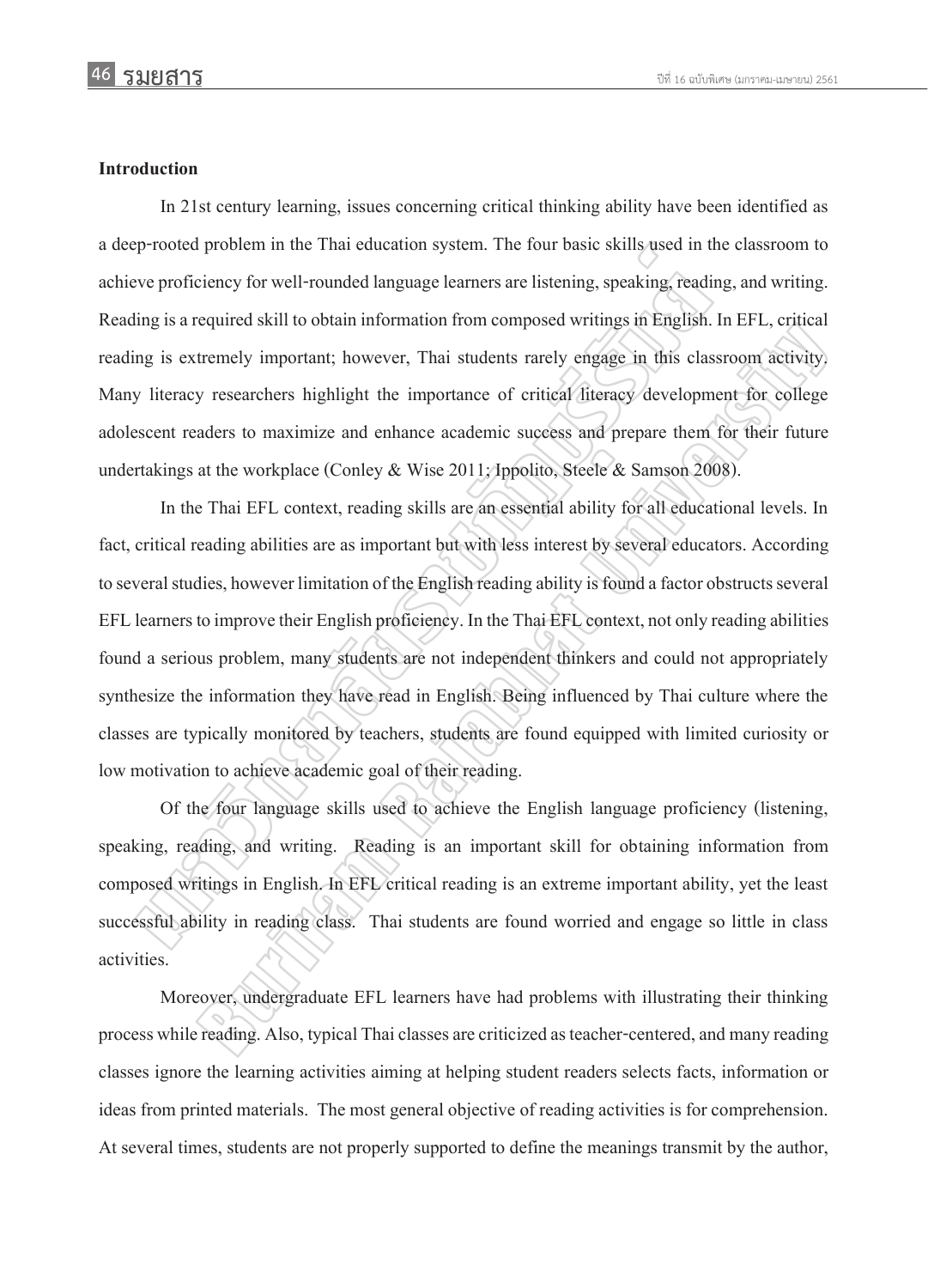nor how do they decide relate the information to previous knowledge and judges their appropriateness and worth for meeting the learner's own needs and objectives.

Critical reading begins with the interpretation of the subject based on individual's own life, accumulation of knowledge, to his/her observations, to his/her views (Orhan, 2007, pp. 49). According to Ozdemir (2002), critical reading is a skill that should be used throughout life. Critical reading has been defined as the ability to make judgments and inferences, distinguish between fact and opinion, and recognize the author's purpose or points of view (Darch & Kameenui, 1987). In short, critical reading is to actually thinking about the subject, moving beyond what the text concluded to the point of how the author reached that conclusion and the degree to which that conclusion is accurate (Wheeler, 2007).

Therefore, it is necessary to all concerned with Thai English curriculum to prepare Thai people for their practical use in both for academic progression and for career advancement. Most Thais who learn English as a foreign language have no trouble in reading in Thai, which is their first language. However limitation of the English reading ability is found a factor obstructs several EFL learners to improve their English proficiency. A significant number of difficulties which prevent them to perform the reading task. The success in communication depends largely on number of language knowledge, for example, EFL learner's knowledge of English, exposure to English, attitudes to English language and others. Critical reading begins with the interpretation of the subject based on indiviry<br>mulation of knowledge, to his/her observations, to his/her views (Orhan,<br>mulation of knowledge, to his/her observations, to his/her views (Or But the state of the state of the state of the state of the state of the state of the state of the state of the state of the state of the state of the state of the state of the state of the state of the and recognize the a

Interactive student notebooks were created in the 1970s by Lee Swenson and his colleagues at Aragon High School in California. After the Teachers Curriculum Institute saw the improvement of instruction that the ISNs made, they officially adopted the idea of an ISN as a teaching tool in 1992 (Teachers' Curriculum Institute, 1992). Using Interactive notebooks to promote EFL learners' reading skills have been done in several non-English speaking countries. This is because reading has been recognized as one of the most important language skill. English as a Foreign Language (EFL) concerns with developing the necessary components in the reading process for EFL learner how to establish. It also strives to model this process by specifying these components, and reveals correlations between them. English is employed to communicate with foreigners, and to gather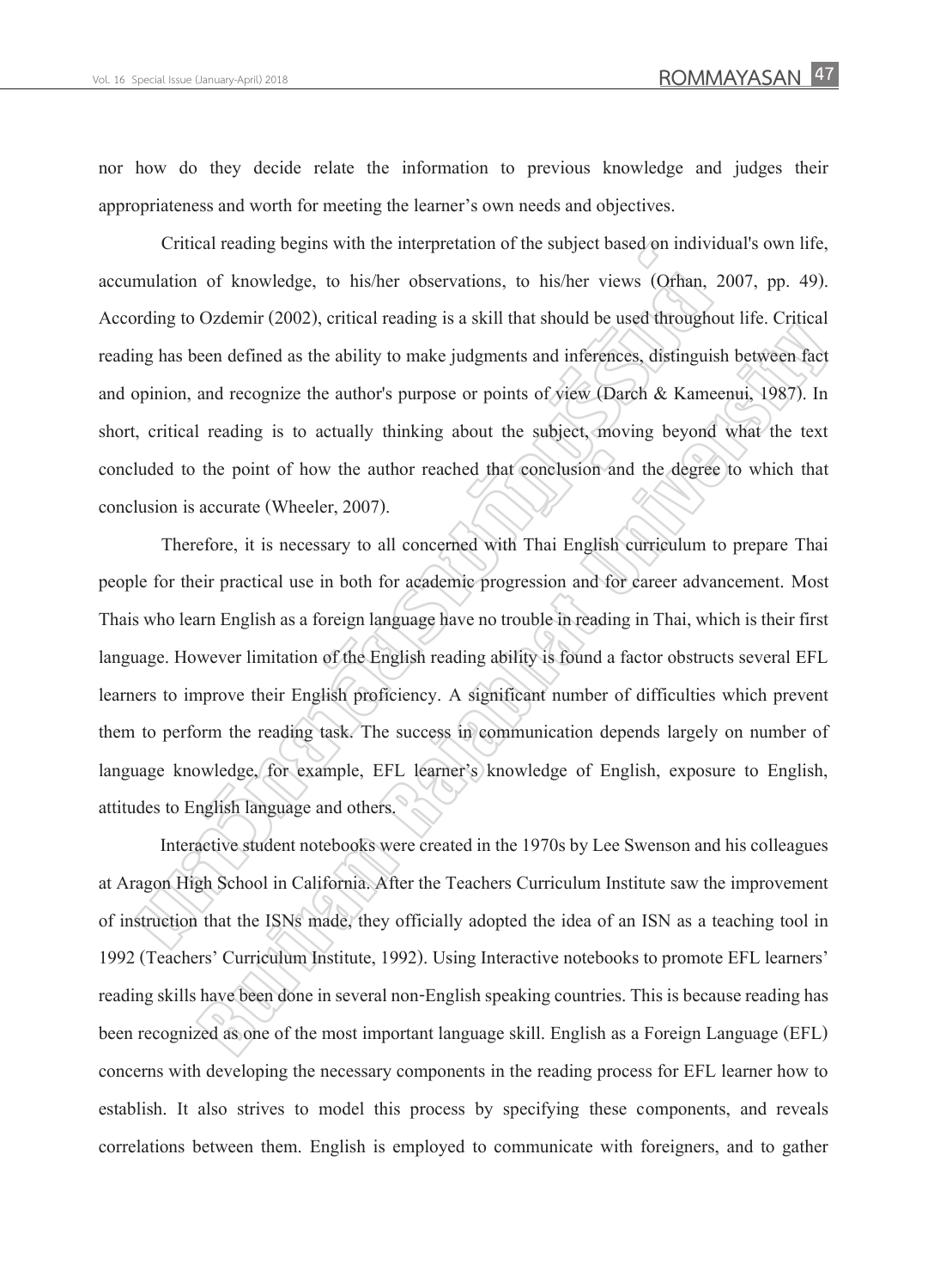information from textbooks, newspapers, journals, and Internet websites which mostly come from the English-speaking countries. Even though reading is considered as skill vital learning for learning new knowledge, it has been discussed as one of the English communicative abilities.

Interactive notebooks are different from notebooks in general meaning, for example, the purpose behind this tool is to support EFL learners to organize and synthesize information from their reading texts assigned in class. To use this interactive notebook as a learning tool, students require other compatible strategies such as note taking, concept mapping, and organization of information. In addition, interactive notebooks help students practice their research skills from the ways their brains respond to the texts. They could investigate by themselves how their brains learn best. As a result, interactive notebooks benefit EFL learners to combing several reading strategies to complete the task. This is definitely an integrated instructional method to promote student learning. This reading strategy has been known to many EFL educators as powerful ways to improve students' reading skills, which is one of the most essential skills in EFL contest as to be further discussed. Xhowledge, it has been discussed as one of the English communicative abilities<br>
Interactive notebooks are different from notebooks in general meaning, for<br>
Sose behind this tool is to support EFL learners to organize and s and an idea of a support of the interactive notebook as a fearming tool, students require<br>assigned in class. To use this interactive notebook as a fearming tool, students require<br>the strategies such as note taking, concept

#### **Research Objectives**

The research objective of this study is to study the impact of using interactive notebook in critical reading.

#### **Research Methodology**

#### **1. Samples**

This study used an intact group of participants. There are 16 third year Thai EFL Khon Kaen University students who enrolled in English Seminar in Economic and Social Issues in ASEAN course in the academic year 2017. This subject aimed to read more long and complex texts. Participants needed to comprehend, analyses, apply, synthesize and evaluate the texts and exchange their knowledge and ideas.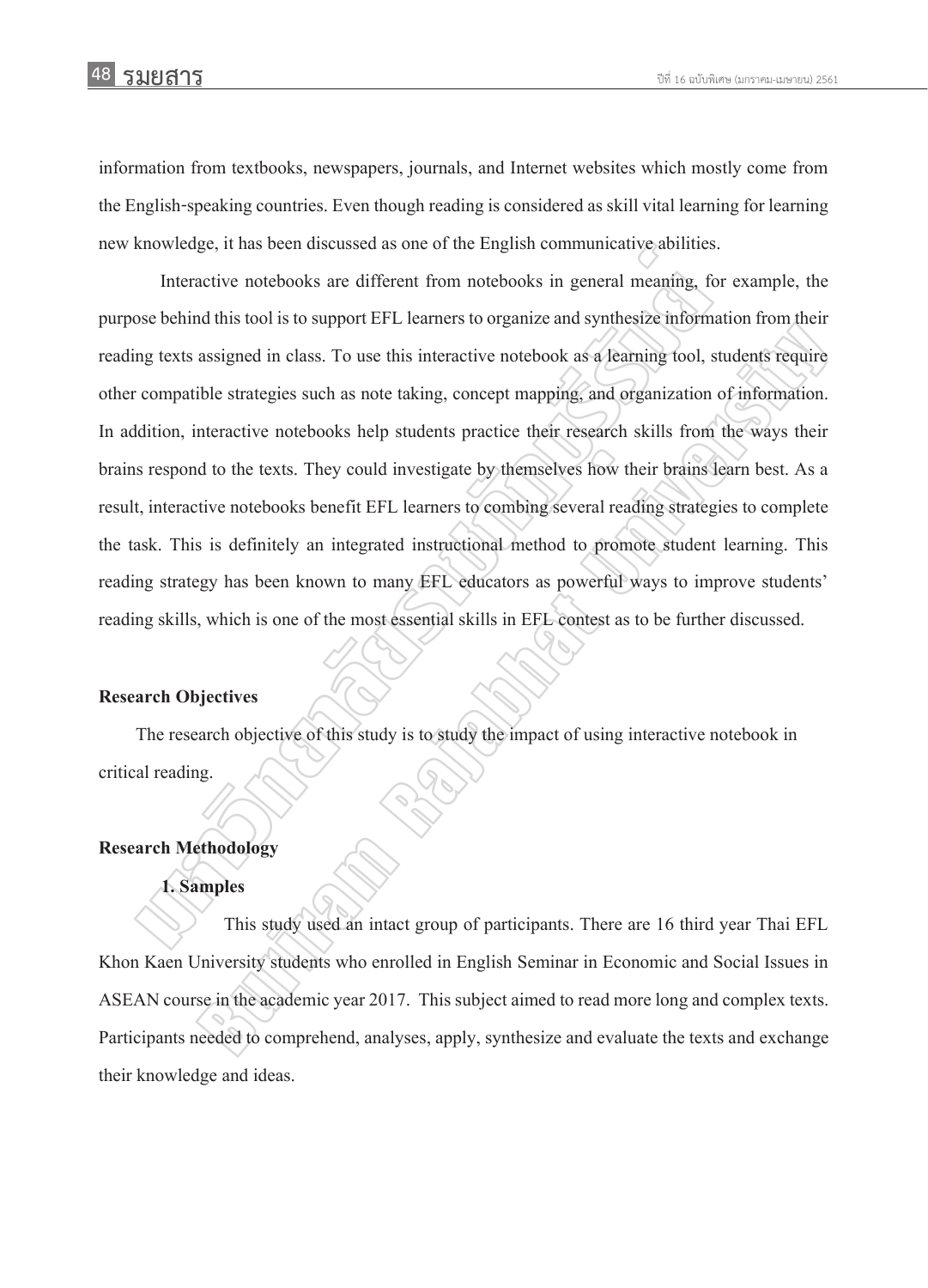#### **2. Research Instruments**

The instruments of this study were as follows :

### **2.1 Interactive Notebook**

This study investigated the outcomes of the use of interactive notebooks as a tool in reading texts. Focus was concentrated on participants' critical reading abilities in synthesizing texts, articles and news which they subsequently organized meaningfully into their interactive notebooks. Interactive notebooks were used to help participants to critically read the texts and to think intuitively about the author's message and language.

### **2.2 Interview**

Interviews were concerned to obtain students' feedback toward using interactive notebooks as a supplementary tool in the EFL course. The researcher asked for permission to record the interviews which were later transcribed and analyzed to answer the research question. The interview procedure was adapted from Krueger and Casey's focus group interview outline (2002).

### **3. Data Collection**

This study investigated how the critical reading ability of Thai EFL students was affected when they used interactive notebooks as a reading supplement. The researcher instructed students how to improve their reading ability through the use of interactive notebook tasks. Moreover, the researcher observed the class and evaluated the learning value of interactive notebooks and other activities. Participants were interviewed after they had completed the interactive notebook tasks in the last week. Details of the procedures involved are presented. 2.1 Interactive Notebook<br>This study investigated the outcomes of the use of interactive noted<br>ading texts. Focus was concentrated on participants' critical reading abilities<br>articles and news which they subsequently organi Substitute was absorbed to the procedures included the interactive interactive interactive numerically stand the texts and to the procedure interactive of the texts and to the procedure of the set of the procedure of the p

### **4. Data Analysis**

As this study aims to study how the Thai EFL students' critical reading ability is affected when they use interactive notebook as a reading supplementary . In this study, the researcher teaches students how to improve their reading ability with interactive notebook task . Moreover, the researcher observes the class and evaluates the interactive notebook, and other activities. Participants were did an interview after finished the interactive notebook task in the last week. The following parts provide details of the involved procedures.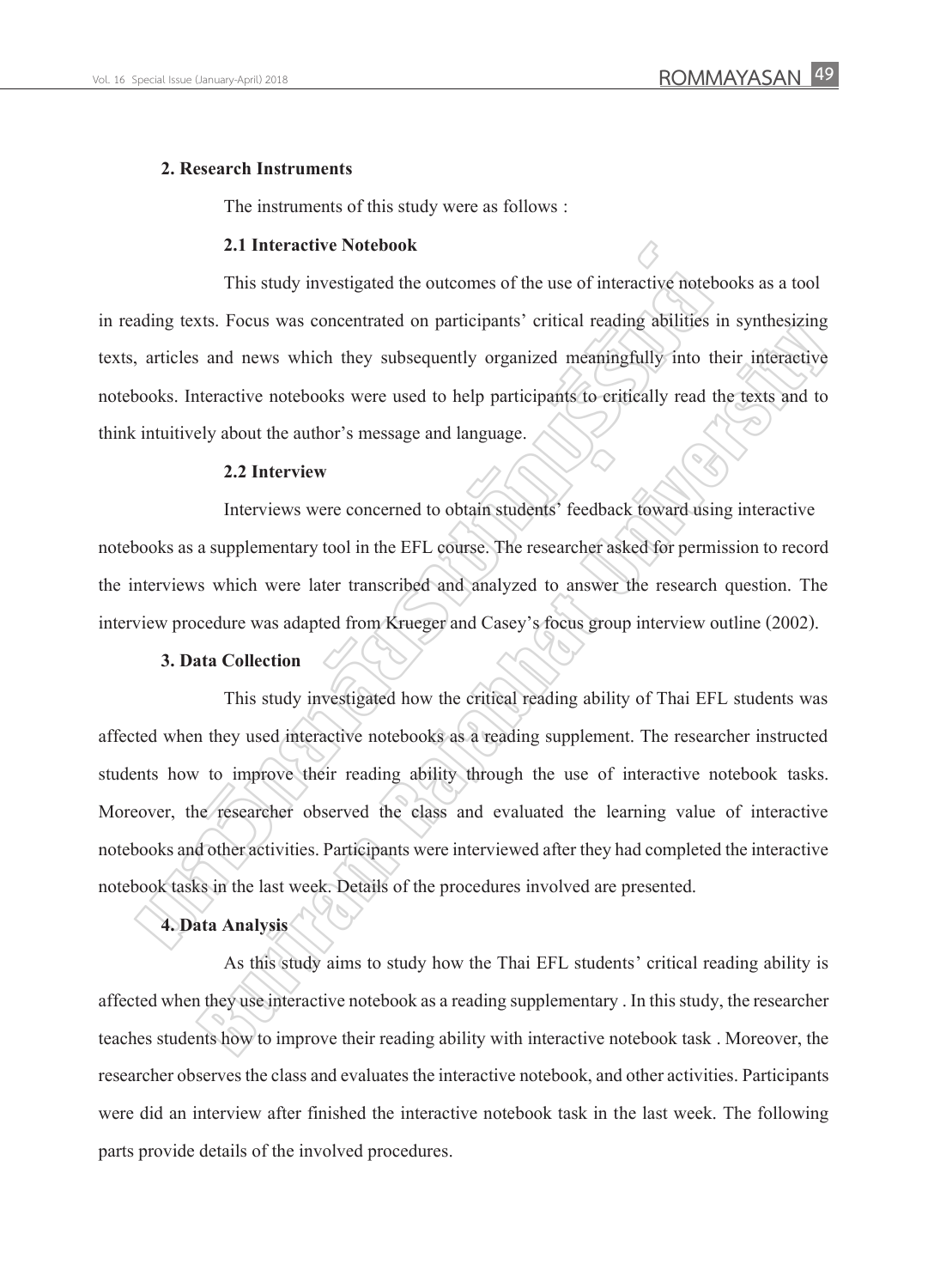### **Research Results**

The results were presented according to the research objectives as follows:

### **1. Interactive Notebook Tasks**

#### **Chapter 1: Getting to know ASEAN**

In this chapter, students read 4 reading texts related to the introduction to ASEAN (*1) What is the ASEAN? 2) Why ASEAN? 3) ASEAN's top 10 imports and exports, and 4) Trading partner of ASEAN*) in 2 weeks (6 hours) both inside the classroom and in the out-of-class reading.



From the bar graph above, it reveals the overall score collected from chapter one taken from participants' interactive notebooks. Participants received high score for level 1 knowledge ( $20\%$  = 71 score), level 2 comprehension (19% = 67 score), level 3 application (17% = 63 score), level 4 analysis (15% = 54 score), level 5 synthesis (15% = 53 score), and level 6 evaluation (14% = 49 score). In explanation, participants made high score in presenting their critical reading ability from levels 1 to level 3. These learners were those who could create interactive notebook with a partially clear and accurate information. Levels 4-6 refer to good to excellent critical reading ability created with correct summary and details of relevant information from the texts.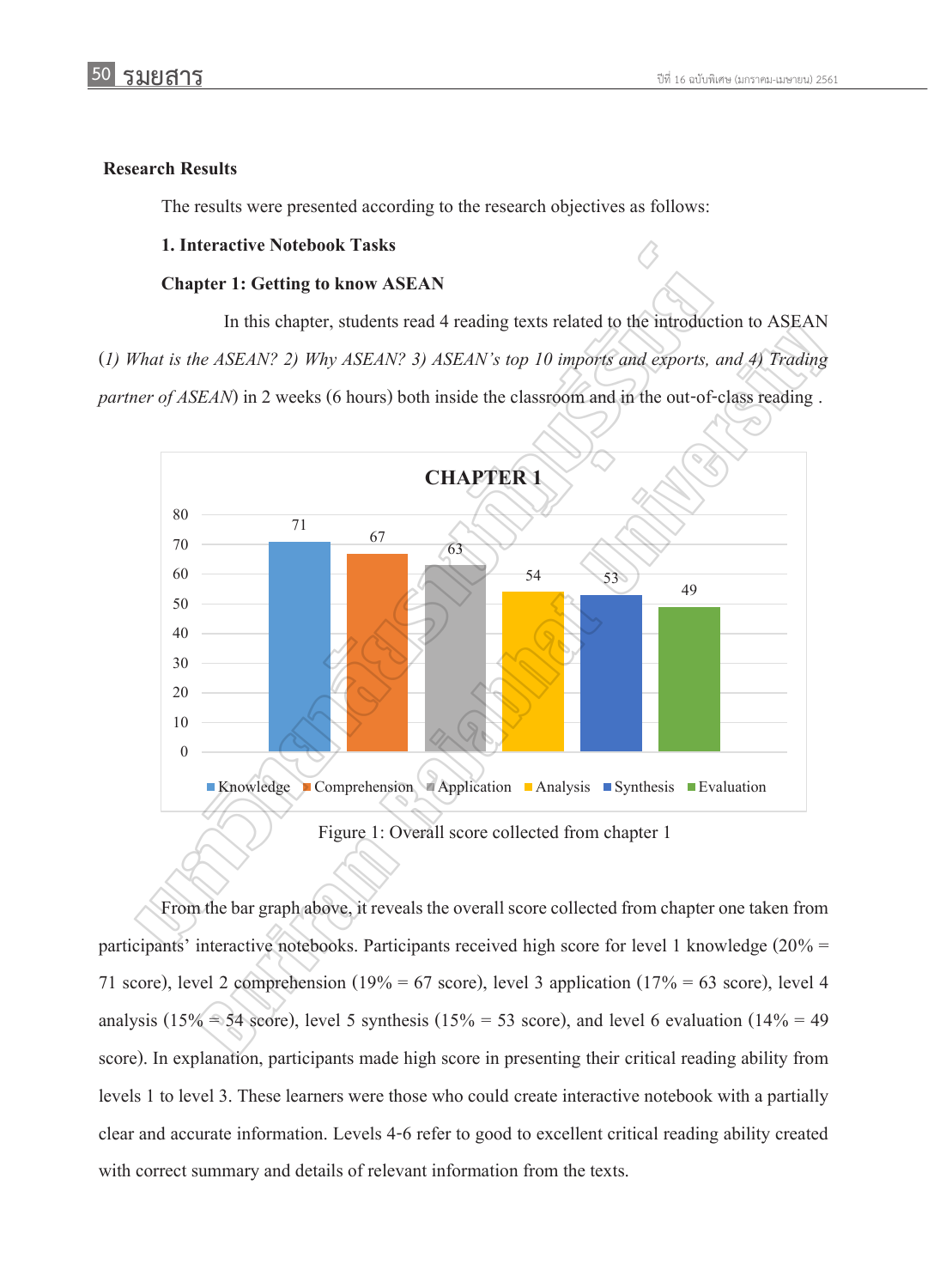#### **Chapter 2: ASEAN and Education**

In this chapter, there were 4 reading texts (1) *Quality of higher education in ASEAN, 2) ASEAN language, 3) ASEAN language English proficiency rankings, 4) EF English Proficiency Index*) in 2 weeks (6 hours) both inside the classroom and in the out-of-class reading .Class activities included reading practice to promote the learners' reading comprehension, using context clues, and critical reading games. One of the reading activities was role-plays. Learners did role-plays by reading the outside reading texts on their preference and make a group role-plays by using new information from their reading. Altogether, the learners read approximately 6 reading passages on the same theme (ASEAN and Education). The scores in the following section was drawn from the last activity (the interactive notebook task) which required an individual learner to synthesize the information learnt throughout the two weeks. The following graphic presents the average scores of their second interactive notebook task. N language, 3) ASEAN language English proficiency rankings, 4) EF Engl.<br>
Solvid 2 weeks (6 hours) both inside the classroom and in the out-of-class reading<br>
ded reading practice to promote the learners' reading comprehensi



The bar chart above shows the overall scores collected from the reading activity, the participants' interactive notebooks. Participants got high score for level 1 knowledge ( $20\% = 72$ score), level 2 comprehension (19% = 68 score), level 3 application (18% = 64 score), level 4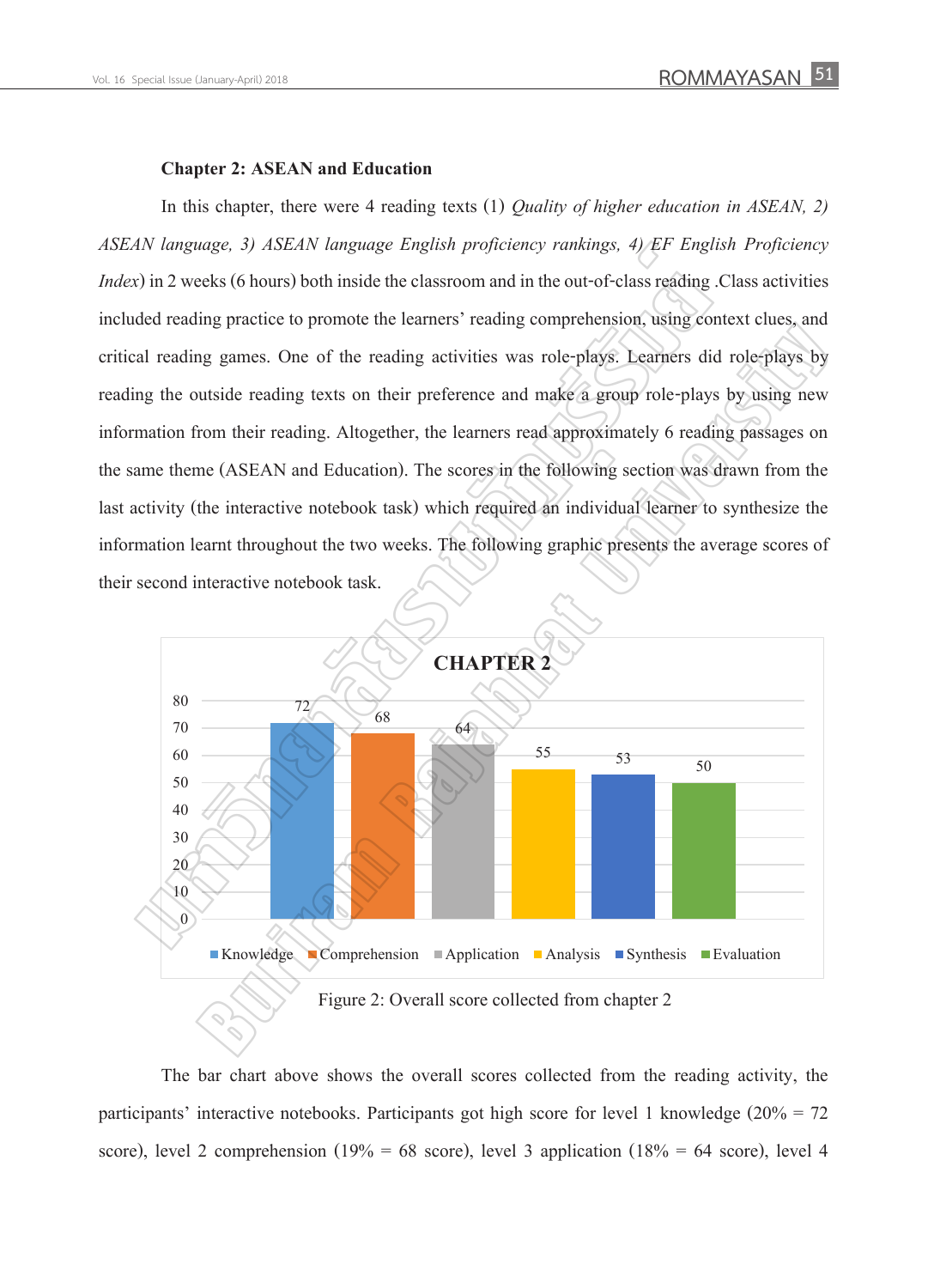analysis (15% = 55 score), level 5 synthesis (14% = 53 score), and level 6 evaluation (14% = 50 score). In details, the scores were given according to levels of each critical reading ability. In explanation, participants made high score in presenting their critical reading ability from levels 1 to level 3. These learners were those who could create interactive notebook task with a partially clear and accurate information. Levels 4-6 refer to good to excellent critical reading ability created with correct summary and full details of relevant information from the texts.

#### **Chapter 3: ASEAN and Economy**

In this chapter, there were 4 reading texts (1) *ASEAN economic growth, 2) Quality of citizenship, 3) Quality of Nationality Index 4) Which ASEAN economy has the most developed infrastructure?)* in 2 weeks (6 hours) both inside the classroom and the out-of-class reading .Class activities included reading practice to promote the learners' reading comprehension and analysis, using context clues, and critical reading games and role-plays. One of the reading activities was extended reading. From this activity, learners did presentations by reading the outside reading texts on their preference and make a presentation using old information from class activities and new information from their reading. Altogether, the learners read approximately 6 reading passages on the same theme (ASEAN and Economy). mation, participants made high score in presenting their critical reading ability 1<br>3. These learners were those who could create interactive notebook task with accurate information. Levels 4-6 refer to good to excellent c minimalia Eversi V stead to good is excelent entired classing using vectors and<br>tary and full details of relevant information from the fexts.<br>
pter 3: ASEAN and Economy<br>
is chapter, there were 4 reading texts (1) ASEAN eco

The scores in the following section were drawn from the last activity (the interactive notebook task) which required an individual learner to synthesize the information learnt throughout the two weeks. The following graphic presents the average scores of their third interactive notebook task.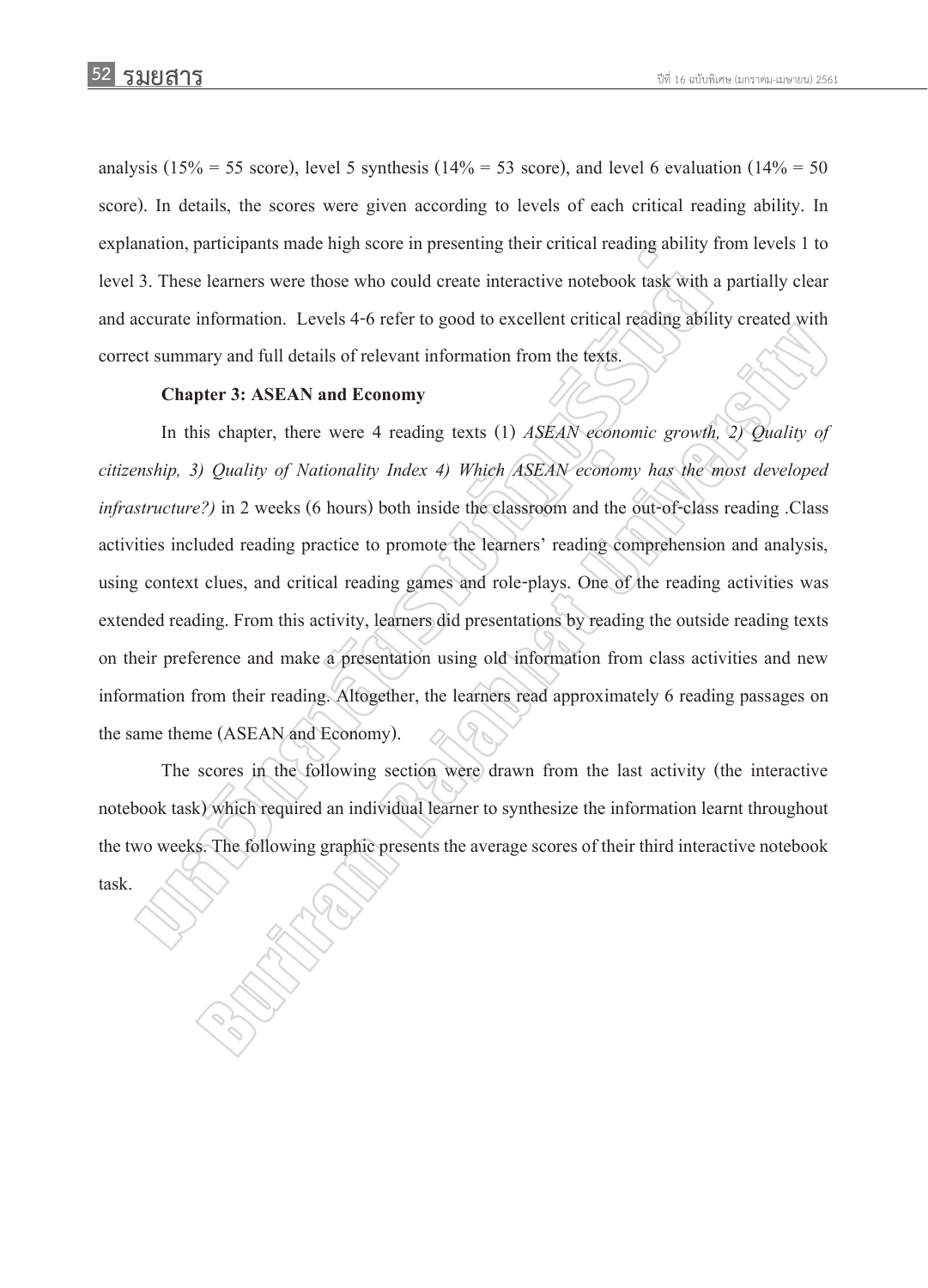

### Figure 3: Overall score collected from chapter 3

The bar graph above shows the overall scores collected from participants' interactive notebooks. Participants got high score for level 1 knowledge (18% = 68 score), level 2 comprehension (19% = 65 score), level 3 application (17% = 62 score), level 4 analysis (15% = 63 score), level 5 synthesis ( $16\% = 60$  score), and level 6 evaluation ( $15\% = 58$  score). In details, the scores were given according to levels of each critical reading ability. Participants' scores in level 1- 3 decreased, while the scores between levels to levels 6 rose. These increases were from a more relevant supporting details and better summaries the provided in interactive notebooks. **Example 18**<br> **Example 18**<br> **Example 18**<br> **Example 21**<br> **Example 31**<br> **Example 31**<br> **Example 31**<br> **Example 31**<br> **Example 31**<br> **Example 31**<br> **Example 31**<br> **Example 31**<br> **Example 31**<br> **Example 31**<br> **Example 31**<br> **Example 31** 

### **Chapter 4: ASEAN and Tourism**

In this chapter, there were 4 reading texts (1) The future of ASEAN tourism, 2) *Travel industry in ASEAN, 3) Safety and security in ASEAN, 4) Travel and Tourism Competitiveness Index*) in 2 weeks (6 hours) both inside the classroom and in the out-of-class reading . Class activities included reading practice to promote the learners' reading comprehension and, using context clues, and critical reading games and role-plays. One of the reading activities was extended reading Learners did presentations by reading the outside reading texts on their preference and make a presentation using new information from their reading. Altogether, the learners read approximately 6 reading passages on the same theme (ASEAN and Tourism). The scores to be presented in the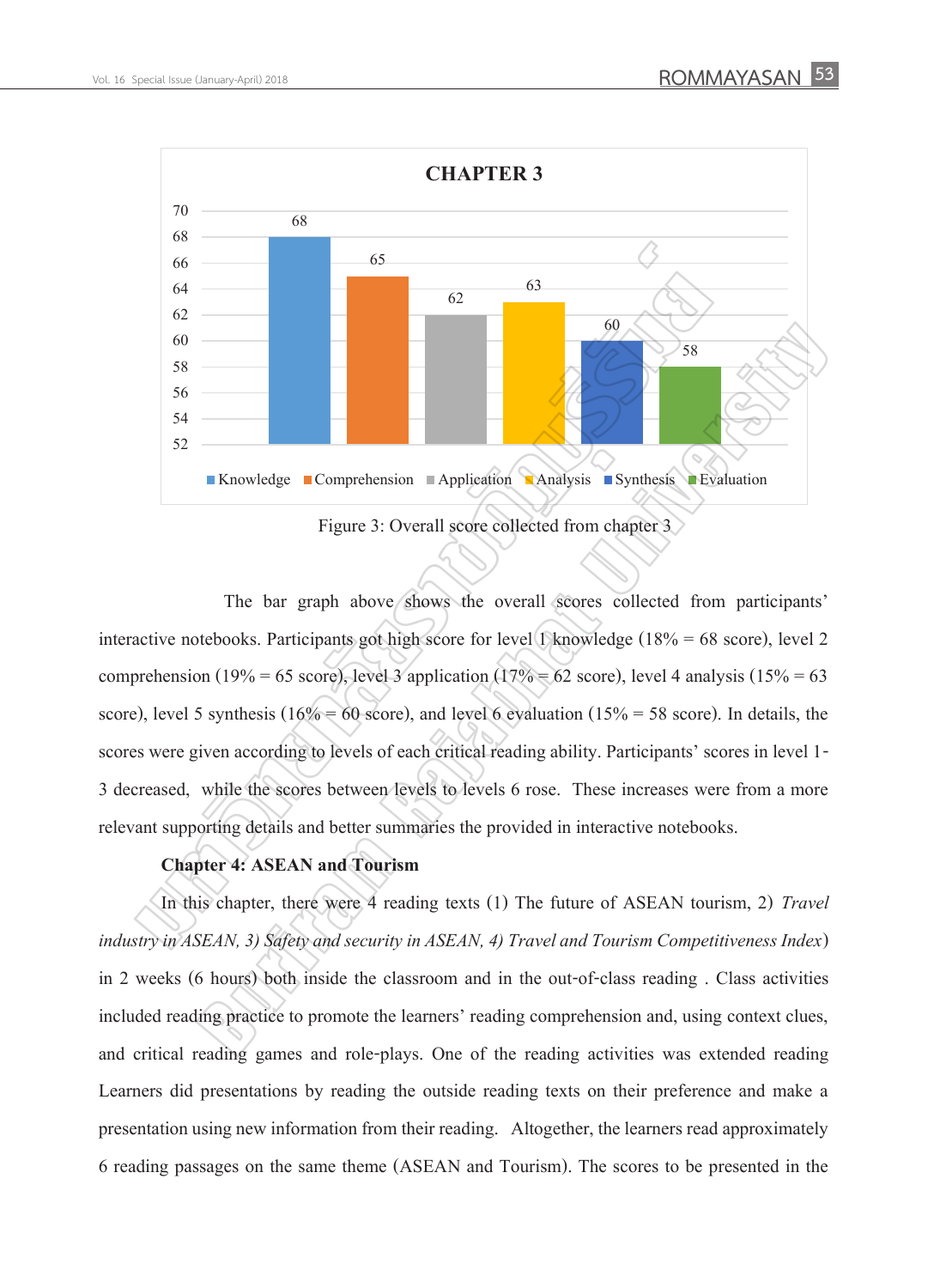following section was drawn from the last activity (the interactive notebook task) which required an individual learner to synthesize the information learnt throughout the two weeks. The following graphic presents the average scores of their forth interactive notebook task.



Figure 4: Overall score collected from chapter 4

This chart above shows the overall score collected from chapter four taken from participants' interactive notebooks. Participants got high score for level 1 knowledge ( $17\% = 63$ ) score), level 2 comprehension (16% = 62 score), level 3 application (16% = 61 score), level 4 analysis (17% = 65 score), level 5 synthesis (17% = 64 score), and level 6 evaluation (17% = 63 score). In details, the scores were given according to levels of each critical reading ability. Participants got high score in level 4-6 as they could synthesize and evaluate the story as well. Moreover, participants also decreased the score from level 1-3 as they seemed to devote more on higher levels of critical reading ability.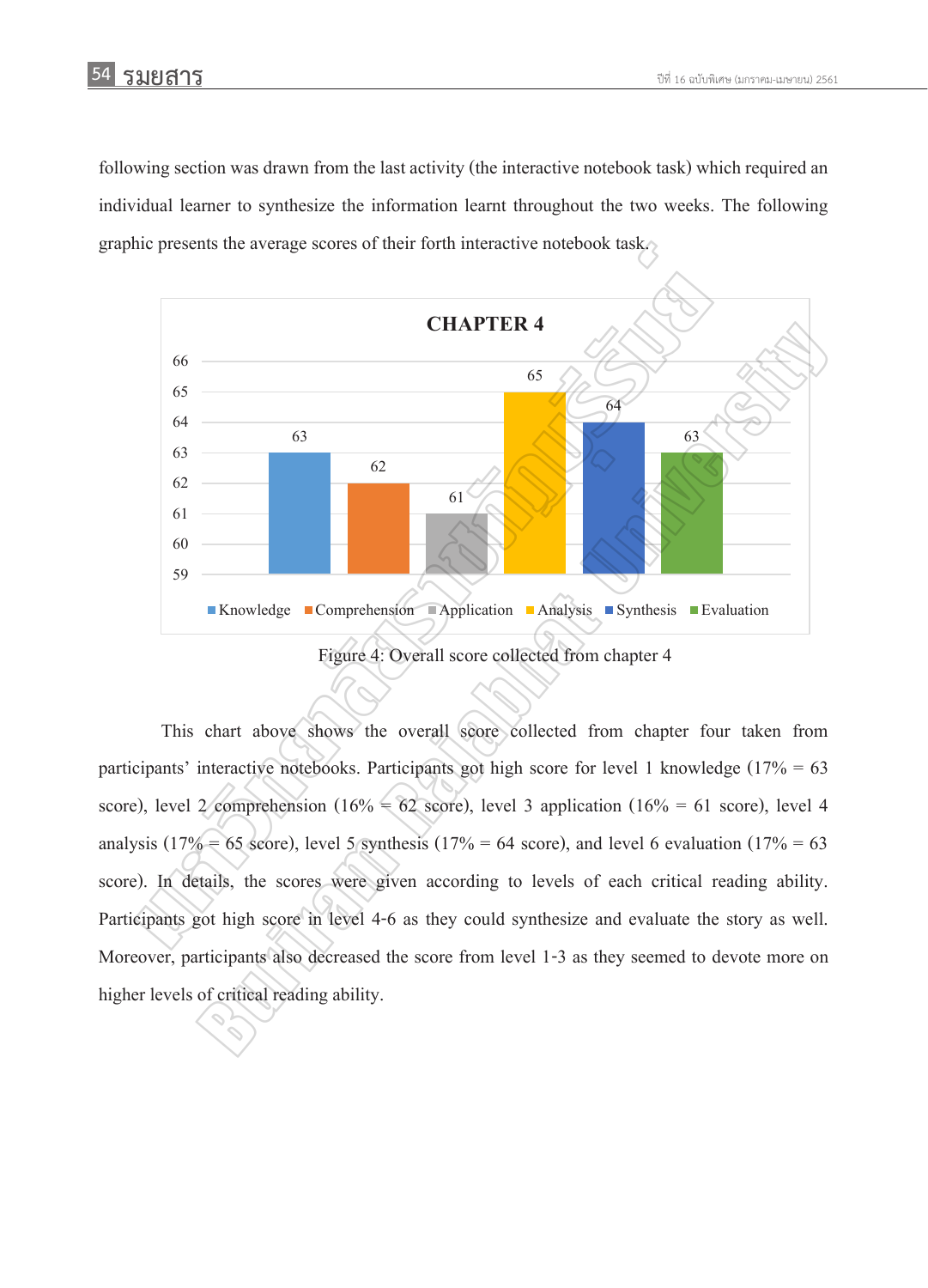### **2. Interview**

The researcher also conducted an interview with participants to get their feedback after completing the Interactive notebook tasks. Participants were interviewed in order to acquire their opinions toward the implication of interactive notebook tasks to enhance their critical reading ability. The followings are the questions and answers gathered from the interview.

### **2.1 Do you think interactive notebook improve your critical reading ability? and How?**



Figure 5: Overall score collected from interview

The following section presents example quoted from the tape script of participants'

interview.

*Positive excerpt*

 "Absolutely Yes! The interactive notebook helps me to remember what story is and I can go back to read it anytime".

"Yes, it's really help me improve my reading, my critical reading skill.

*Negative excerpt*

"No, it is boring and waste the time".

Most of participants agreed that using interactive notebooks helped improve their critical reading ability and made the learning to be hands-on rather than lectures. Moreover,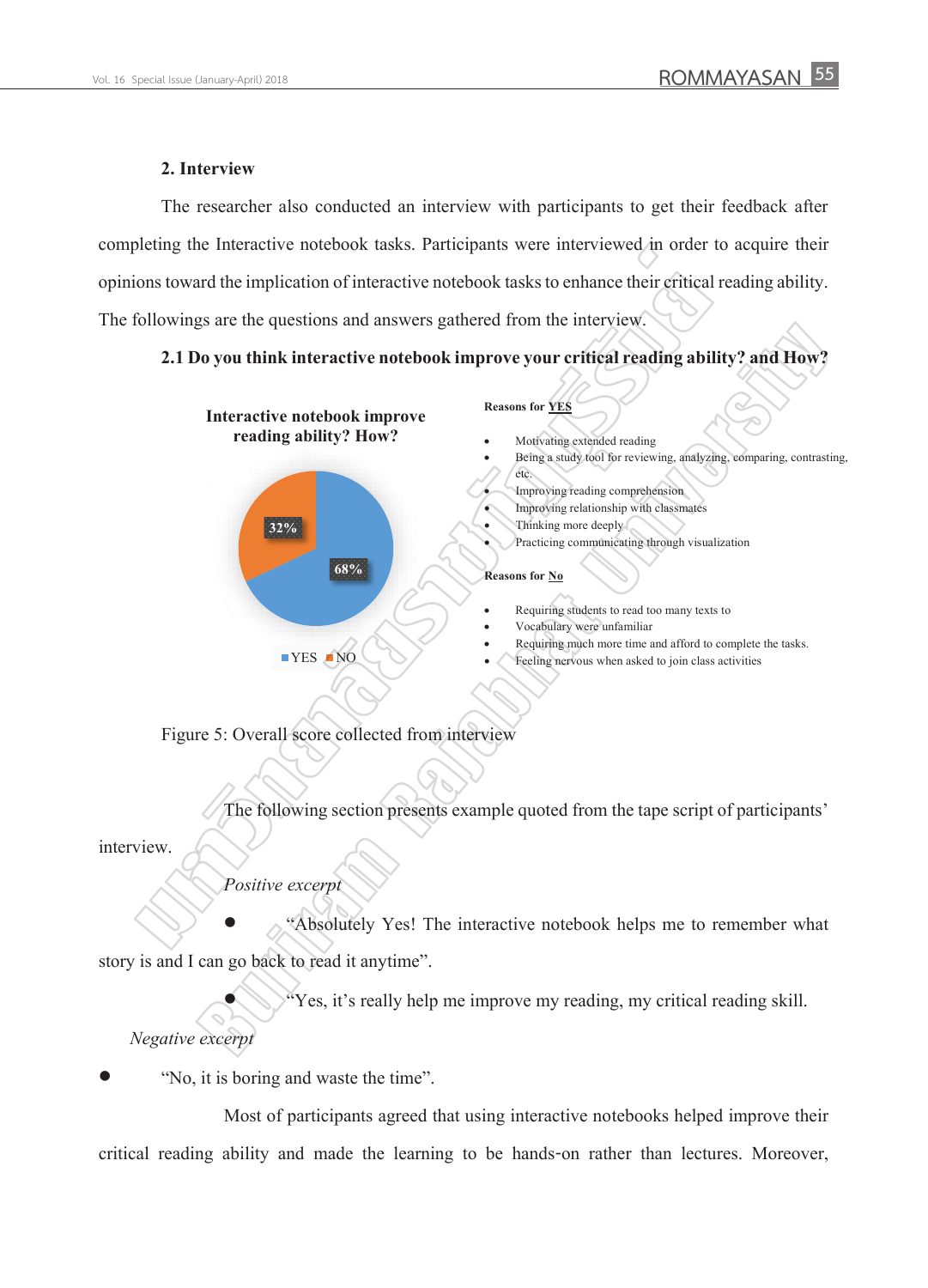interactive notebook helped them to remember what story of the text is because they can go back to read it anytime.

**2.2 Do you have any suggestion about using interactive notebook as a tool to improve critical reading ability?**

The following section presents the issues mentioned by the participants regarding their ideas on improving the tool and activities.

### **2.2.1 Time management**

Tasks took too long time for learner to read and analyze the texts. Moreover, the class time was too short for participants to create the interactive notebook. In addition, creating the presentation of their critical ability required them a lot of time, skill, and afford to create beautiful pages. As a result the teacher should consider the relevancy of time and text for each lessons. 2.2 Do you have any suggestion about using interactive notebook as a text reading ability?<br>
The following section presents the issues mentioned by the particip<br>
ideas on improving the tool and activities.<br>
2.2.1 Time mana The total and activities.<br>
2.2.1 Time management<br>
Tasks took too long time for learner to read and analyze the texts. Moreover, the<br>
sub solon for participants to create the interactive notebook. In addition, creating the<br>

### **2.2.2 Content**

The length and complexity of the text seemed to be burden for the learners. They complained about reading too long texts which a large number of new and unfamiliar words. However, participants accepted that they were encourage to read more texts both inside and out of class to produce the best task for each chapter.

### **2.2.3 Teaching and learning activities**

Learners viewed that there were a variety of learning activity that could make a reading class be more interesting and enjoyable. Many of them claimed that they loved to do class activities as these require no peroration. They thought that a variety of assessment techniques allowed their ability to be assessed more accurately.

### **Discussion**

Critical reading ability of participants was initially between levels 1-3. This indicated that participants comprehended the texts and applied knowledge and understandingin answering specific questions. This concurred with results from tests administered by the Thai Ministry of Education,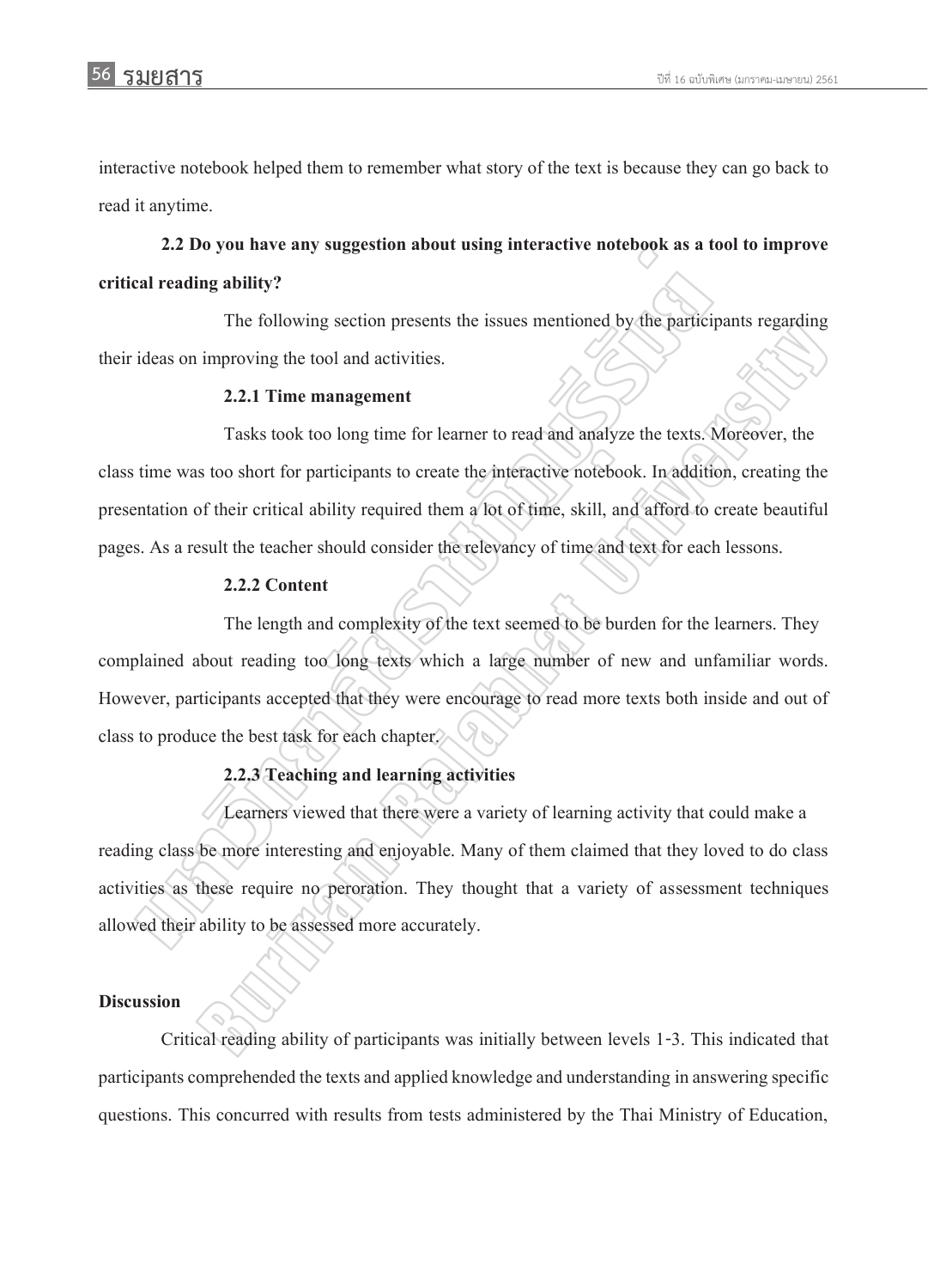indicating high numbers of Thai students nationwide with reading failures and limited abilities, including vocational students (Rodklai, 2014).

Participants undertook activities and created interactive notebook tasks. Average scores of critical reading abilities increased from chapter to chapter. Scores improved with active learning and participating in interesting class activities, reflecting synthesized ideas in the creation of interesting tasks.

Thus, critical reading ability was improved through the effective and systematic use of interactive notebooks. Participants moved up to a higher level of critical reading ability as a result of more engaging reading. To explain, participants were required to further study their reading beyond the classroom. In total, each student read 24 texts in this project, and the learning activity involved each student as an active learner who was ready to participate in a variety of pre-, during-, and post-reading activities. In addition, students undertook some basic and advanced reading techniques in each chapter. These included previewing, predicting, skimming, scanning, analyzing, comparing, contrasting and synthesizing. The texts were authentic and of varied length and complexity. Participants were encouraged to exchange knowledge and information with their peers and compare their answers after each reading, rather than using a dictionary. Thus, participants read with purpose and immersed themselves in the activity, thereby resulting in a positive outcome. Similarly, Wallace (2003) identified three personal reasons for reading which he termed as reading for survival, reading for learning, and reading for pleasure. Therefore, when participants learn to read, it is best to set a goal to make the experience more meaningful and interesting. Participants undertook activities and created interactive notebook tasks. Avail reading abilities increased from chapter to chapter. Scores improved with activity in interesting class activities, reflecting synthesized ide In increasing ones determine, pencentry symmetric enter of the extender or increasing<br>spin reactions, and the extender of the effective and systematic use of<br>tebooks. Participants moved up to a higher leyel of erifical rea

### **Conclusion**

This research was conducted to evaluate the effects of interactive notebooks on learners' critical abilities in reading. Learners' opinions on implementing tasks to help in processing information were also investigated to review, assess and personalize the knowledge content presented. Interactive notebooks provide students with the opportunity to add, adjust and review their notes at a later date. Overall, an interactive notebook is an organizational tool for both teachers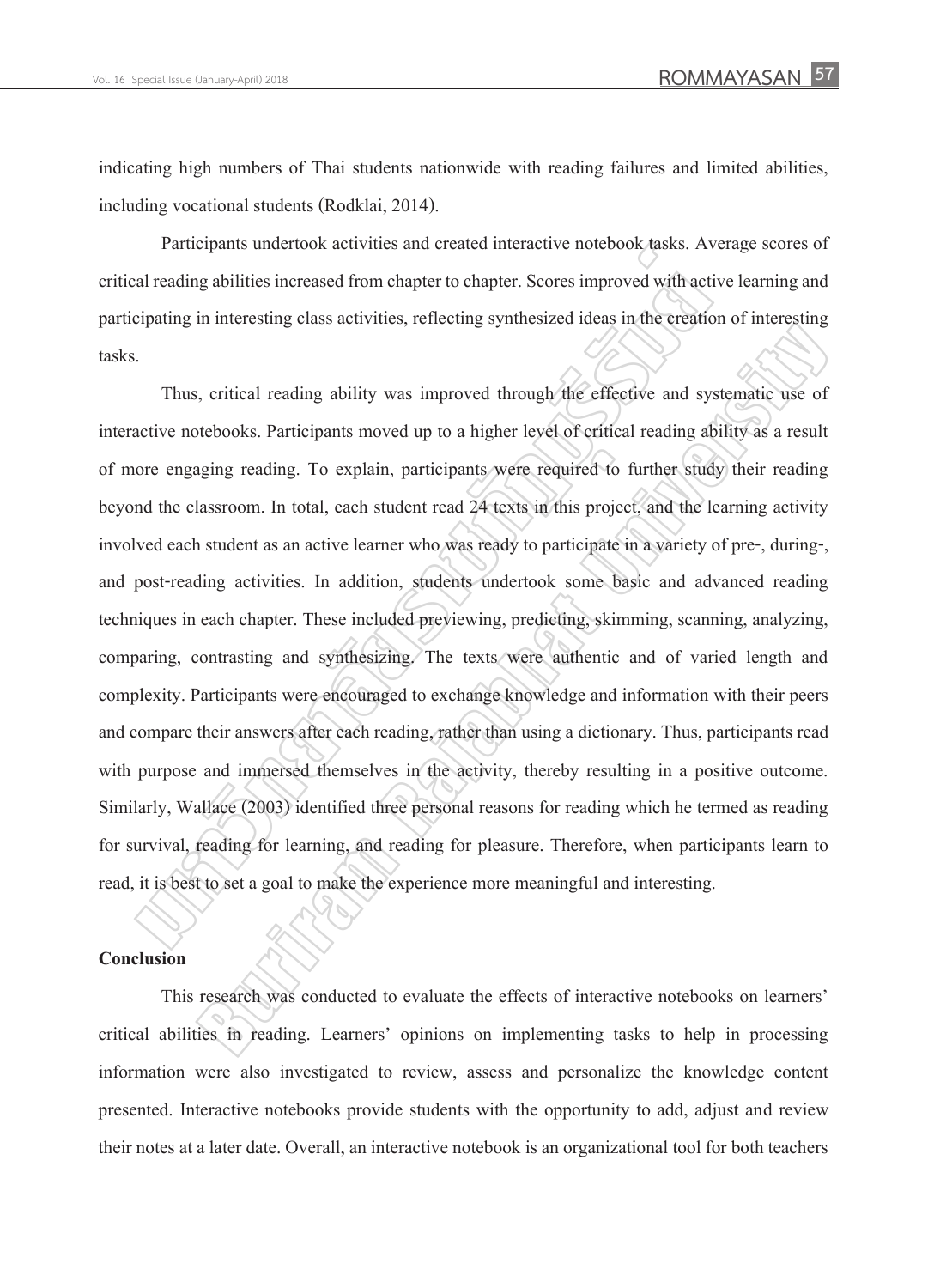and students. One aspect of interactive notebooks is that students are required to interact with information and figure out what it means. When students understand the content, they can explain the concepts in their own words, apply information to new contexts appropriately and make new analogies and generalizations (Perkins, 1991).

Similar to other instructional tools, teachers need to weigh the advantages and disadvantages of interactive notebooks. If used properly, interactive notebooks can be effective organizational tools for both teachers and students.

#### **Recommendations**

Further research is needed in the field of language as mention in chapter 2 they are many research about interactive notebook in science but there is very little research about the benefits or limitations of interactive notebooks for develop language ability. Research needs to be done that directly correlates student achievement levels and success to interactive notebooks. They need to weigh the advantages and disadvantages of interactive notebooks as they decide when to use them. When used properly, interactive notebooks can be effective organizational tools for the teacher and students. oncepts in their own words, apply information to new contexts appropriately<br>gies and generalizations (Perkins, 1991).<br>Similar to other instructional tools, teachers need to weigh the a<br>dvantages of interactive notebooks. I and to each instalactional costs, teachers also developed and same of interactive included to the effective<br>of interactive notebooks. If used properly, interactive notebooks can be effective<br>ations<br>ations<br>ations<br>ations<br>ati

#### **References**

Darch, C. & Kameenui, E. J. (1987). Teaching LD students critical reading skills: A systematic replication. *Learning Disability Quarterly*. )*01*2 .)Retrieved on October 22, 2017 from http://www.jstor.org/discover/10.2307/1510215?uid= 3739192 &uid= 2&uid=  $4\&$ sid = 21101964144453

Orhan, Ö. (2007). *The evaluation of using the critical reading technique at citizenship and human rights education lesson in the elementary schools*. Postgraduate Thesis. Gazi University, Education Sciences Institute, Ankara.

Özdemir, E. (2002). *The Critical Reading*. Ankara: Bilgi Publishing.